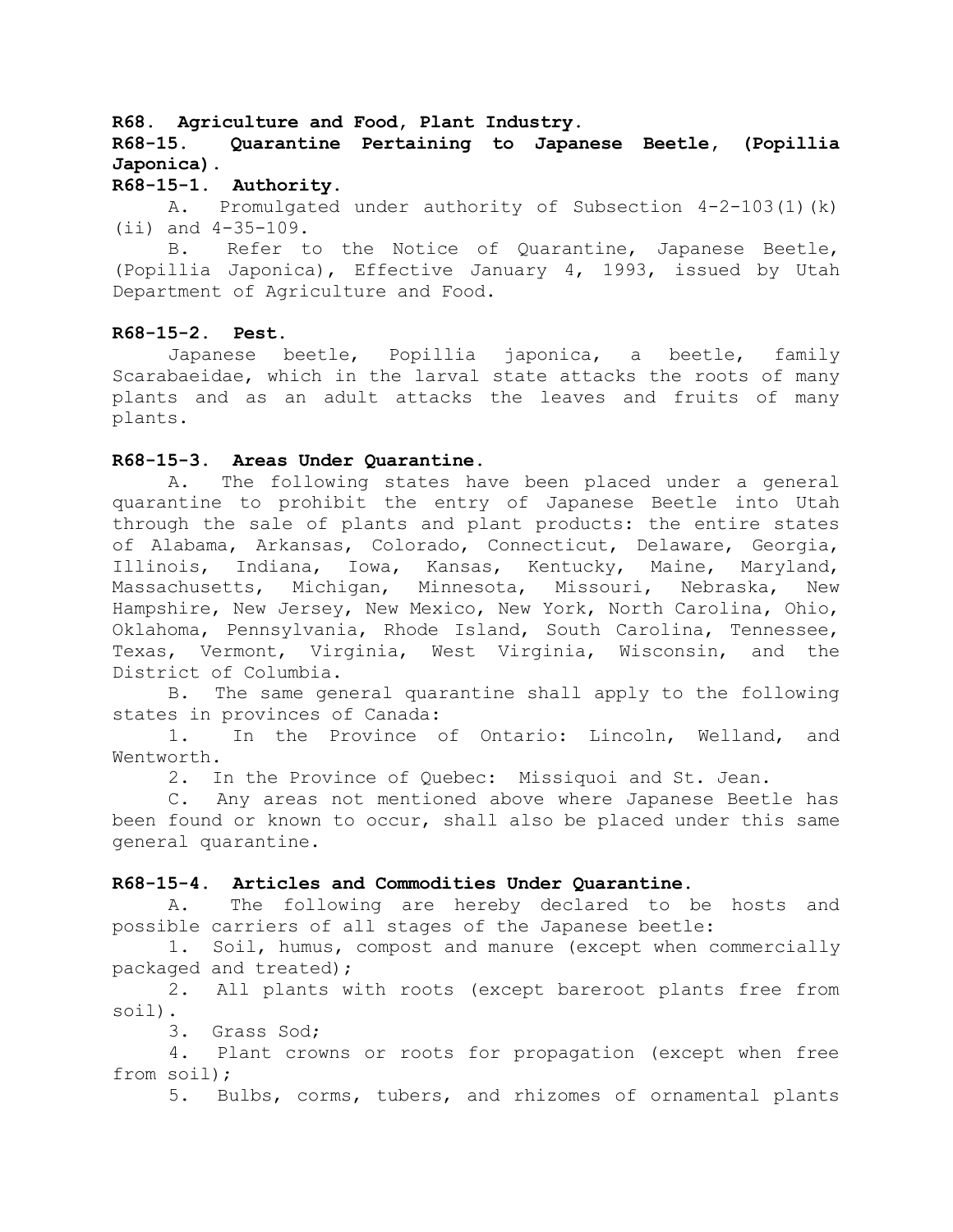(except when free from soil);

6. Any other plant, plant part, article, or means of conveyance when it is determined by a Utah State Plant Quarantine Officer to present a hazard of spreading live Japanese beetle due to infestation or exposure to infestation by Japanese beetle.

B. Packing material added to bareroot plants after harvesting would not normally pose a pest risk. Packing material would be covered under (6) above, at the inspector's discretion.

C. Free From Soil - For the purposes of this quarantine, free from soil is defined as soil in amounts that could not contain concealed Japanese beetle larvae or pupae.

# **R68-15-5. Restrictions.**

All commodities covered are prohibited entry into Utah from the area under quarantine unless they have the required certification. Plants may be shipped from the area under quarantine into Utah provided such shipments conform to one of the options below and are accompanied by a certificate issued by an authorized state agricultural official at origin. Note that not all protocols approved in the U.S. Domestic Japanese Beetle Harmonization Plan are acceptable for Utah. Advance notification of regulated commodity shipment is required. The certificate shall bear the name and address of the shipper and receiver as well as the inspection/certificate date and the signature of state agricultural officer. The certifying official shall mail, FAX or e-mail a copy of the certificate to Director, Plant Industry Division, Utah Department of Agriculture and Food, 350 North Redwood Road, P.O. Box 146500, Salt Lake City, Utah 84114-6500, FAX: (801) 538-7189, e-mail: UDAF-Nursery@utah.gov. The shipper shall notify the receiver to hold such commodities for inspection by the Utah Department of Agriculture and Food. The receiver must notify the Utah Department of Agriculture and Food of the arrival of commodities imported under the provisions of this quarantine and must hold such commodities for inspection. Such certificates shall be issued only if the shipment conforms fully with  $(a)$ ,  $(b)$ , (c), (d) or (e) below:

(a) Production in an Approved Japanese Beetle Free Greenhouse/Screenhouse. All the following criteria apply: All media must be sterilized and free of soil; All stock must be free of soil (bareroot) before planting into the approved medium; The potted plants must be maintained within the greenhouse/screenhouse during the entire adult flight period; During the adult flight period the greenhouse/screenhouse must be made secure so that adult Japanese beetles cannot gain entry. Security will be documented by the appropriate phytosanitary officials of the origin state department of agriculture and must be specifically approved as a secure area. They shall be inspected by the same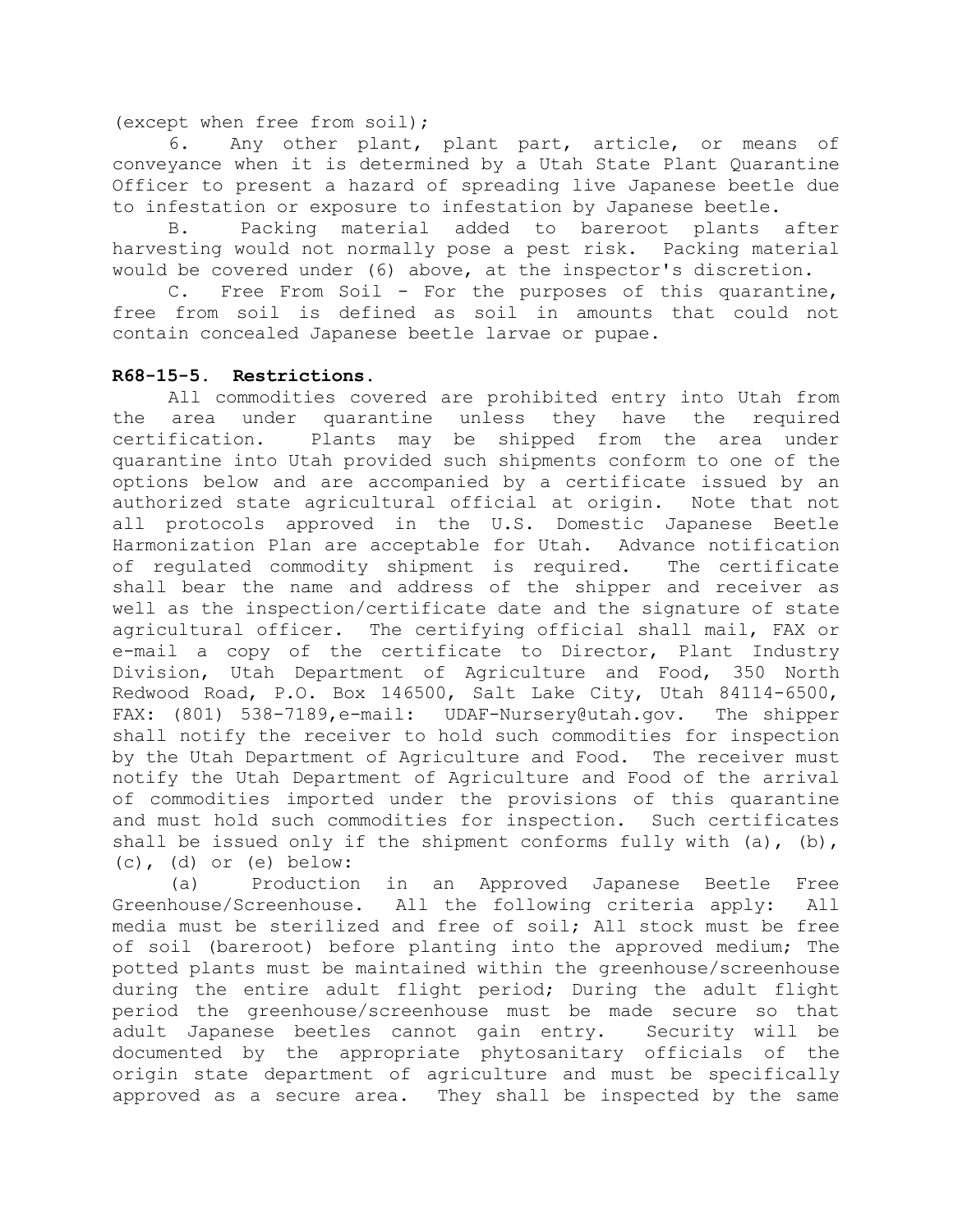officials for the presence of all life stages of the Japanese beetle; The plants and their growing medium must be appropriately protected from subsequent infestation while being stored, packed and shipped; Certified greenhouse/screenhouse nursery stock may not be transported into or through any infested areas unless identity is preserved and adequate safeguards are applied to prevent possible infestation; Each greenhouse/screenhouse operation must be approved by the phytosanitary officials as having met and maintained the above criteria, and issued an appropriate certificate bearing the following declaration: "The rooted plants (or crowns) were produced in an approved Japanese beetle free greenhouse or screenhouse." The certificate accompanying the shipment must have the same statement as an additional declaration.

(b) Production During a Pest Free Window. The entire rooted plant production cycle will be completed within a pest free window, in clean containers with sterilized and soilless growing medium, i.e., planting, growth, harvest, and shipment will occur outside the adult Japanese beetle flight period, June through October. The accompanying phytosanitary certificate shall bear the following additional declaration: "These plants were produced outside the Japanese beetle flight season."

(c) Applications of Approved Regulatory Treatments. All treatments will be performed under direct supervision of a phytosanitary official of the origin state department of agriculture or under a compliance agreement thereof. Treatments and procedures under a compliance agreement will be monitored closely throughout the season. State phytosanitary certificates listing and verifying the treatment used must be forwarded to the receiving state via fax or electronic mail, as well as accompanying the shipment. Note that not all treatments approved in the U.S. Domestic Japanese Beetle Harmonization Plan are acceptable for Utah. The phytosanitary certificate shall bear the following additional declaration: "The rooted plants were treated to control "Popillia japonica" according to the criteria for shipment to category 1 states as provided in the U.S. Domestic Japanese Beetle Harmonization Plan and Utah Japanese Beetle Quarantine."

(A) Dip Treatment - B and B and Container Plants. Not approved.

(B) Drench Treatments - Container Plants Only. Not approved for ornamental grasses or sedges. Potting media used must be sterile and soilless, containers must be clean. Field potted plants are not eligible for certification using this protocol. This is a prophylactic treatment protocol targeting eggs and early first instar larvae. If the containers are exposed to a second flight season they must be retreated.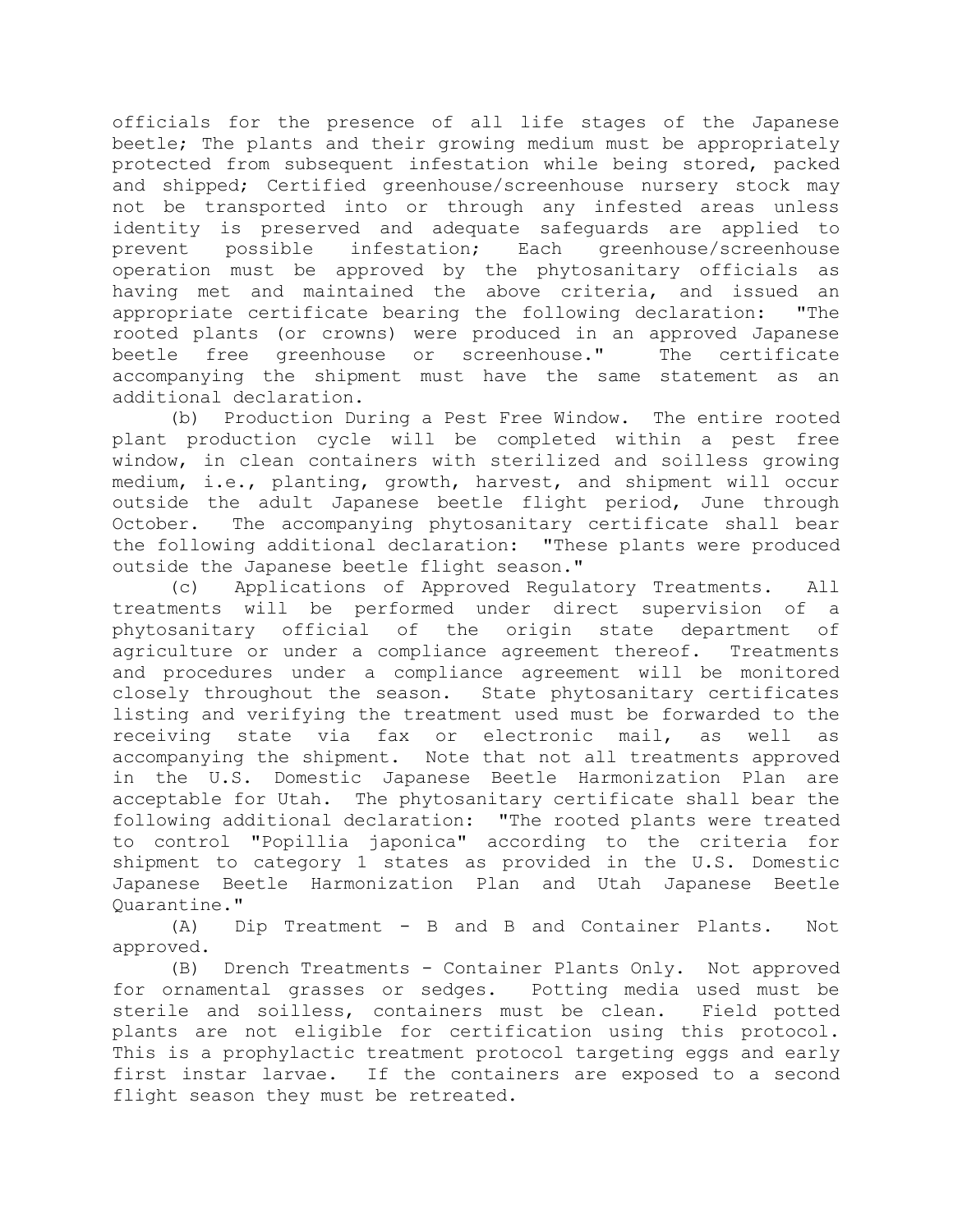(1) Imidacloprid (Marathon 60WP). Apply one-half (0.5) gram of active ingredient per gallon as a prophylactic treatment just prior to Japanese beetle adult flight season (June 1, or as otherwise determined by the phytosanitary official). Apply tank mix as a drench to wet the entire surface of the potting media. A twenty-four (24) gallon tank mix should be enough to treat 120-140 one-gallon containers. Avoid over drenching so as not to waste active ingredient through leaching. During the adult flight season, plants must be retreated after sixteen (16) weeks if not shipped to assure adequate protection.

(2) Bifenthrin (Talstar Nursery Flowable 7.9%). Mix at the rate of twenty (20) ounces per 100 gallons of water. Apply, as a drench, approximately eight (8) ounces of tank mix per six (6) inches of container diameter.

(C) Media (Granule) Incorporation - Container Plants Only. All pesticides used for media incorporation must be mixed prior to potting and plants potted a minimum of thirty (30) days prior to shipment. Potting media used must be sterile and soilless; containers must be clean. The granules must be incorporated into the media prior to potting. Field potted plants are not eligible for treatment. This treatment protocol targets eggs and early first instar larvae and allows for certification of plants that have been exposed to only one flight season after application. If the containers are to be exposed to a second flight season they must be repotted with a granule incorporated mix or retreated using one of the approved drench treatments. Pesticides approved for media incorporation are:

(1) Imidacloprid (Marathon 1G). Mix at the rate of five (5) pounds per cubic yard.

(2) Bifenthrin (Talstar Nursery Granular or Talstar T and O Granular (0.2)). Mix at the rate of 25 ppm or one-third (0.33) of a pound per cubic yard based on a potting media bulk density of 200.

(3) Tefluthrin (Fireban 1.5 G). Mix at the rate of 25 ppm based on a potting media bulk density of 400.

(D) Methyl Bromide Fumigation. Nursery stock: methyl bromide fumigation at NAP, chamber or tarpaulin. See the California Commodity Treatment Manual for authorized schedules.

(E) Other treatment or protocol not described herein may be submitted for review and approval to the Commissioner of Utah Department of Agriculture and Food.

(d) Detection Survey for Origin Certification. Japanese Beetle Harmonization Plan protocol not approved. Alternative approved protocol: States listed in the area under quarantine may have counties that are not infested with Japanese beetle. Shipments of commodities covered may be accepted from these noninfested counties if annual surveys are made in such counties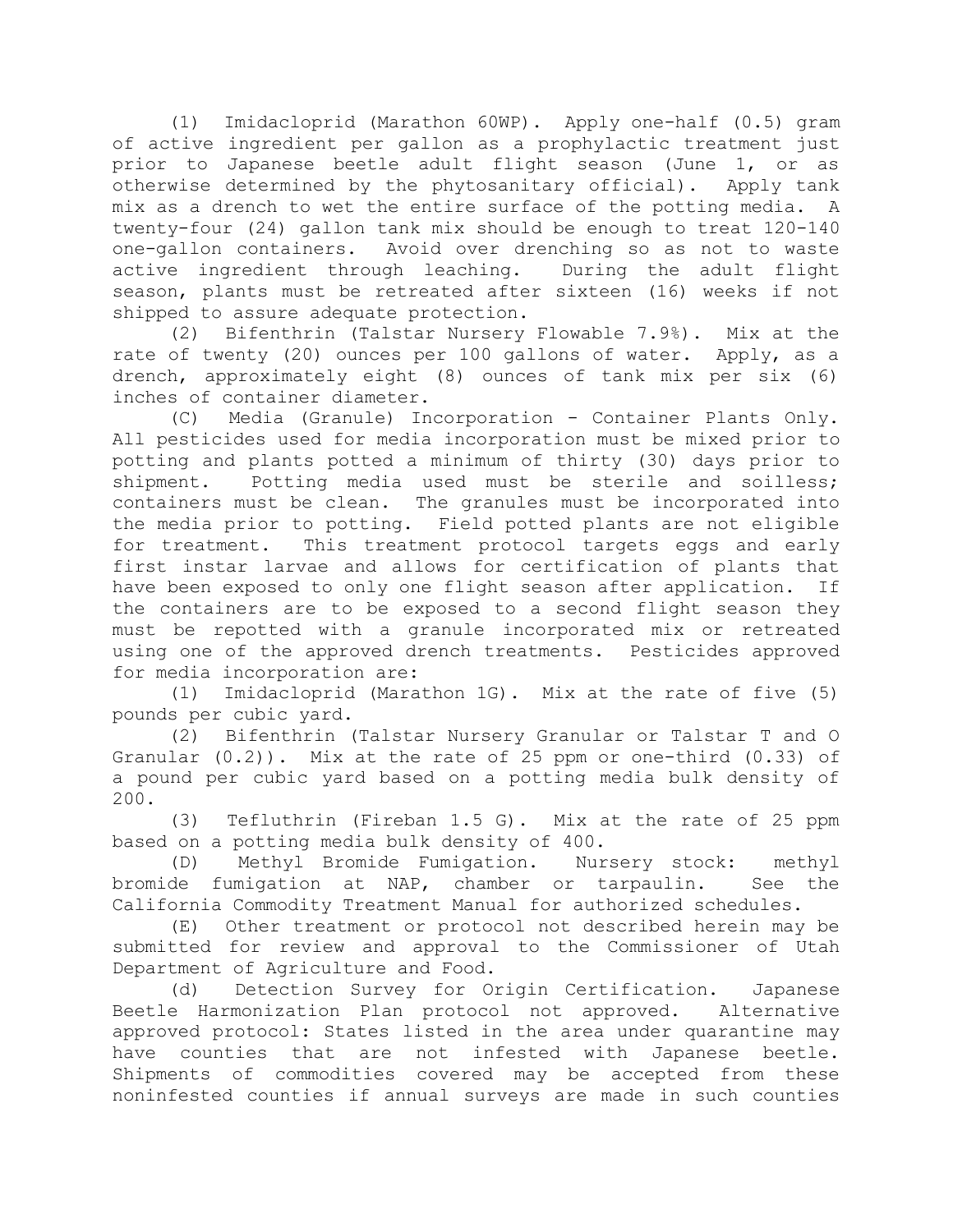and adjacent counties and the results of such surveys are negative for Japanese beetle. In addition, the plants must be greenhouse grown or contained in media that is sterilized and free of soil and the shipping nursery must grow all their own stock from seed, unrooted cuttings or bareroot material. A list of counties so approved will be maintained by the Utah Department of Agriculture and Food. Agricultural officials from a quarantined state or province may recommend a noninfested county be placed on the approved county list by writing for such approval and stating how surveys were conducted giving the following information:

- (A) Areas surveyed
- (B) How survey was carried out
- (C) Number of traps
- (D) Results of survey
- (E) History of survey

If a county was previously infested, give date of last infestation. If infestations occur in neighboring counties, approval may be denied. To be maintained on the approved list, each county must be reapproved every twelve (12) months. Shipments of commodities covered from noninfested counties will only be allowed entry into Utah if the uninfested county has been placed on the approved list prior to the arrival of the shipment in Utah. The certificate must have the following additional declaration: The plants in this consignment were produced in (name of county), state of (name of state of origin) that is known to be free of Japanese beetle.

(e) Privately owned house plants obviously grown, or certified at the place of origin as having been grown indoors without exposure to Japanese beetle may be allowed entry into this state without meeting the requirements of section (4). Contact the Utah Department of Agriculture and Food for requirements: Director, Plant Industry Division, Utah Department of Agriculture and Food, 350 North Redwood Road, P.O. Box 146500, Salt Lake City, Utah 84114-6500, FAX: (801) 538-7189, e-mail: UDAF-Nursery@utah.gov.

#### **R68-15-6. Disposition of Violations.**

Any or all shipments or lots of quarantined articles or commodities listed in R68-15-4 above arriving in Utah in violation of this quarantine shall immediately be sent out of the state, destroyed, or treated by a method and in a manner as directed by the Commissioner of the Utah Department of Agriculture and Food or his agent. Treatment shall be performed at the expense of the owner, or owners, or their duly authorized agent.

#### **KEY: quarantine**

**Date of Enactment or Last Substantive Amendment: December 14,**